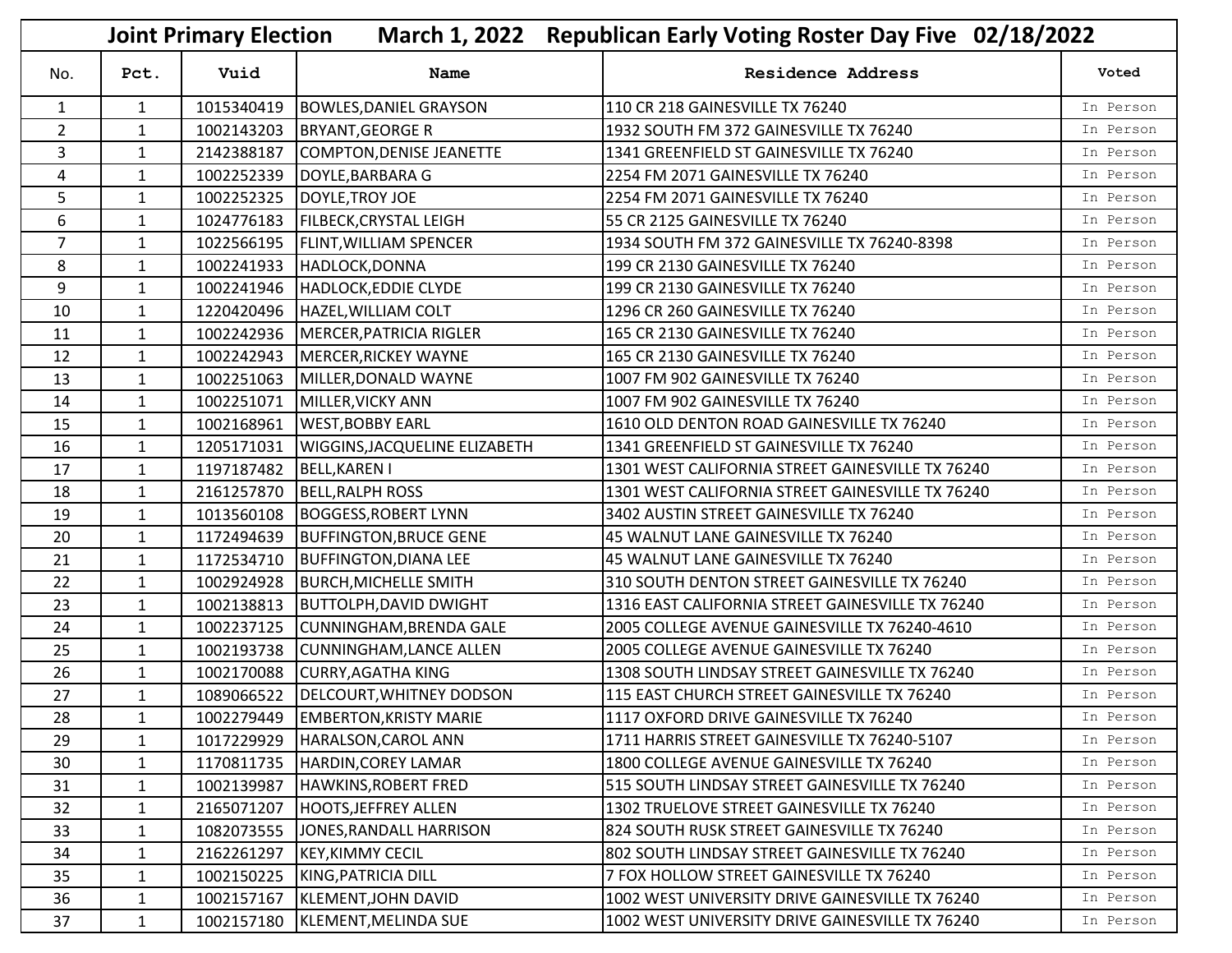| 38 | 1              |            | 1002259090 KNABE, SANDRA         | 1400 CHERRY STREET GAINESVILLE TX 76240               | In Person |
|----|----------------|------------|----------------------------------|-------------------------------------------------------|-----------|
| 39 | $\mathbf{1}$   | 1002140728 | LEMONS, RITA BIRDWELL            | 1009 EAST GARNETT STREET GAINESVILLE TX 76240         | In Person |
| 40 | $\mathbf{1}$   | 1002155730 | LOCH, GLENN LEWIS                | 7 ONE HORSE LANE GAINESVILLE TX 76240                 | In Person |
| 41 | $\mathbf{1}$   | 1002155748 | <b>LOCH, HELEN MARGARET</b>      | 7 ONE HORSE LANE GAINESVILLE TX 76240                 | In Person |
| 42 | $\mathbf{1}$   | 1002253056 | MARTIN, HEATHER MICHELLE         | 2791 HARRIS STREET GAINESVILLE TX 76240-0477          | In Person |
| 43 | 1              | 1010781801 | MAULDIN, GLENN ALAN              | 1804 EAST CALIFORNIA STREET GAINESVILLE TX 76240      | In Person |
| 44 | $\mathbf{1}$   | 1179021960 | MAULDIN, JUDY JOHNSON            | 1804 EAST CALIFORNIA STREET GAINESVILLE TX 76240-4428 | In Person |
| 45 | $\mathbf{1}$   | 1169565510 | MOORE, MICHAEL ANDREW            | 1322 EAST PECAN STREET GAINESVILLE TX 76240           | In Person |
| 46 | $\mathbf{1}$   | 1035761156 | MOORE, NEANA LYNN                | 1322 EAST PECAN STREET GAINESVILLE TX 76240           | In Person |
| 47 | $\mathbf{1}$   | 1002166215 | MOTSENBOCKER, JACK DAVID         | 1402 REBECCA DRIVE GAINESVILLE TX 76240               | In Person |
| 48 | $\mathbf{1}$   | 1018239190 | MOTSENBOCKER, LOUISE EVANS       | 1402 REBECCA DRIVE GAINESVILLE TX 76240               | In Person |
| 49 | $\mathbf{1}$   | 1002139726 | MURRELL, CYNTHIA MAXINE          | 1307 WEST CALIFORNIA STREET GAINESVILLE TX 76240-4605 | In Person |
| 50 | $\mathbf{1}$   | 1022732018 | <b>ONEY, JEROMIE BRENNAN</b>     | 1117 VINTAGE AVENUE GAINESVILLE TX 76240              | In Person |
| 51 | $\mathbf{1}$   | 1002246047 | <b>PERRY, JUDSON EDWARD</b>      | 1903 BRIDLE LANE GAINESVILLE TX 76240                 | In Person |
| 52 | $\mathbf{1}$   | 1168442512 | <b>PHILLIPS, MARTIN KENT</b>     | 715 SOUTH LINDSAY STREET GAINESVILLE TX 76240         | In Person |
| 53 | $\mathbf{1}$   | 1089894908 | <b>PLOEGER, ANDREW COLE</b>      | 907 SOUTH DENTON STREET GAINESVILLE TX 76240          | In Person |
| 54 | $\mathbf{1}$   | 1014202215 | <b>PLOEGER, CARL WESLEY</b>      | 802 SOUTH DENTON STREET GAINESVILLE TX 76240-5347     | In Person |
| 55 | $\mathbf{1}$   | 1014202204 | <b>PLOEGER, SANDRA LEE</b>       | 802 SOUTH DENTON STREET GAINESVILLE TX 76240          | In Person |
| 56 | $\mathbf{1}$   | 1002239189 | RICHESON, SANDRA BAYER           | 1108 WEST UNIVERSITY DRIVE GAINESVILLE TX 76240       | In Person |
| 57 | $\mathbf{1}$   | 1187876266 | SCHMITT, GARETT ALAN             | 1302 TRUELOVE STREET GAINESVILLE TX 76240             | In Person |
| 58 | $\mathbf{1}$   | 1002251380 | SICKING, SHERRY ANN              | 1173 FM 1306 GAINESVILLE TX 76240                     | In Person |
| 59 | $\mathbf{1}$   | 1012033635 | SLATER, EDNA LEWIS               | 13 QUAIL RUN ROAD GAINESVILLE TX 76240                | In Person |
| 60 | $\mathbf{1}$   | 2178987402 | <b>TIBO, EVELYN CANDOR</b>       | 1013 EAST MAIN STREET GAINESVILLE TX 76240            | In Person |
| 61 | $\mathbf{1}$   | 1002168817 | <b>TURBEVILLE, TIMOTHY FLOYD</b> | 3105 BRIARCLIFF CIRCLE GAINESVILLE TX 76240           | In Person |
| 62 | $\overline{2}$ | 2136912074 | CRAWFORD, PATRICIA               | 1413 OLIVE STREET GAINESVILLE TX 76240                | In Person |
| 63 | $\overline{2}$ | 1002258653 | <b>EDDOWES, MELINDA MCKINNEY</b> | 502 CULBERSON STREET GAINESVILLE TX 76240             | In Person |
| 64 | $\overline{2}$ | 1002236740 | JOHNSTON, BRENDA JOYCE           | 1920 FLORAL DRIVE GAINESVILLE TX 76240                | In Person |
| 65 | $\overline{2}$ | 1031309008 | SMITH, AARON THEODORE            | 111 HAIGHT STREET GAINESVILLE TX 76240                | In Person |
| 66 | $\overline{2}$ | 1002138821 | <b>TYLER, RAMONA ANN</b>         | 406 NORTH GRAND AVENUE STE 207 GAINESVILLE TX 76240   | In Person |
| 67 | $\overline{2}$ | 1002143986 | <b>TYLER, RODNEY BRUCE</b>       | 406 NORTH GRAND AVENUE GAINESVILLE TX 76240           | In Person |
| 68 | $\overline{2}$ |            | 1002222846 VOTH, GLENN JOSEPH    | 1113 NORTH TAYLOR STREET GAINESVILLE TX 76240         | In Person |
| 69 | $\overline{2}$ | 2145499785 | ZAMORA, CARLOS GERARDO           | 1903 BUCK STREET GAINESVILLE TX 76240                 | In Person |
| 70 | 3              | 1002250908 | CAWYER, ROSCOE DAVIS             | 35 CR 3630 GAINESVILLE TX 76240                       | In Person |
| 71 | 3              | 2180332351 | <b>DILL, EMILY KRISTEN</b>       | 3888 CR 306 GAINESVILLE TX 76240                      | In Person |
| 72 | 3              | 1002219671 | MORRISON, DOUGLAS DWAYNE         | 2867 FM 1630 GAINESVILLE TX 76240                     | In Person |
| 73 | 3              | 1002219637 | MORRISON, LORIE SCHROEDER        | 2867 FM 1630 GAINESVILLE TX 76240                     | In Person |
| 74 | 3              | 1002222977 | MOSTER, WAYNE ROBERT             | 2965 FM 1630 GAINESVILLE TX 76240                     | In Person |
| 75 | 3              | 1002206442 | MULLER, DORIS LUTKENHAUS         | 2132 CR 340 GAINESVILLE TX 76240                      | In Person |
| 76 | 3              | 1002219436 | <b>ODELL, DONNA KAY</b>          | 2837 FM 1630 GAINESVILLE TX 76240                     | In Person |
| 77 | 3              | 1192481454 | WEINZAPFEL, LAUREN ELIZABETH     | 2691 FM 1198 MUENSTER TX 76252                        | In Person |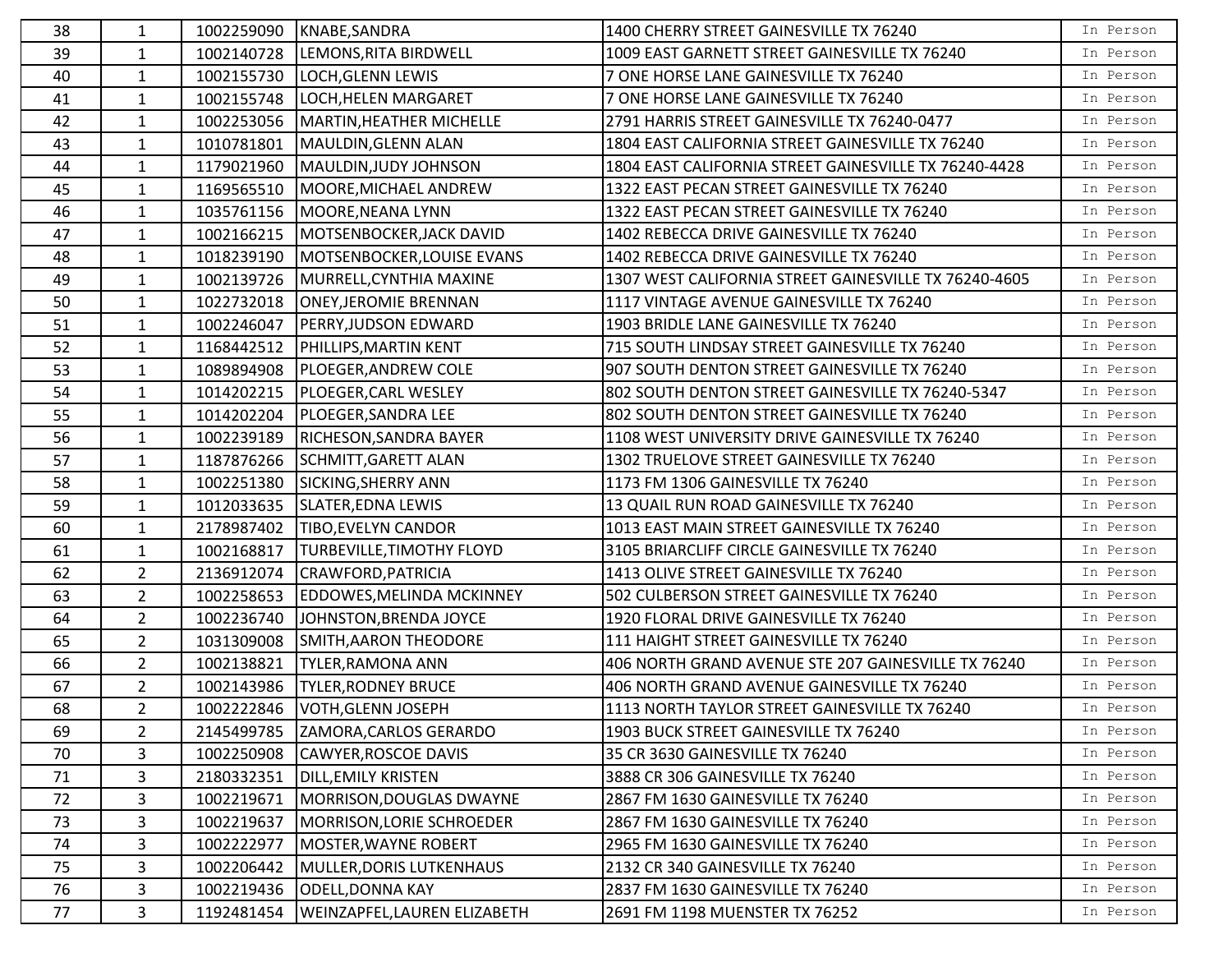| 78  | 3 | 2187416731 | WEINZAPFEL, MICHAEL JOSEPH       | 2691 FM 1198 MUENSTER TX 76252                 | In Person |
|-----|---|------------|----------------------------------|------------------------------------------------|-----------|
| 79  | 3 | 1002243591 | WINTERS, STEVEN WAYNE            | 85 CR 3633 GAINESVILLE TX 76240                | In Person |
| 80  | 4 | 1002147317 | HOLDER, JULIE SHAUF              | 5781 FM 371 GAINESVILLE TX 76240               | In Person |
| 81  | 4 | 1002187135 | MCKENZIE, DEBORAH LOU            | 3579 FM 2896 GAINESVILLE TX 76240              | In Person |
| 82  | 4 | 1002167324 | <b>RAINS, SANDRA KUHN</b>        | 2100 WHEELER CREEK CIRCLE GAINESVILLE TX 76240 | In Person |
| 83  | 4 | 1034256300 | ABBOTT, BRENDA LEE               | 1108 FAIR AVENUE GAINESVILLE TX 76240-2914     | In Person |
| 84  | 4 | 1029946183 | BEANE, BECKI LEIGH ANN           | 1114 FAIR AVENUE GAINESVILLE TX 76240          | In Person |
| 85  | 4 | 2179509366 | BEANE, KAITLYN NICOLE            | 1114 FAIR AVENUE GAINESVILLE TX 76240          | In Person |
| 86  | 4 | 1149139567 | <b>BEANE, TOBY ALAN</b>          | 1114 FAIR AVENUE GAINESVILLE TX 76240          | In Person |
| 87  | 4 | 1197464888 | <b>BOLINGER, BILLY EUGENE</b>    | 3219 RURAL RANCH ROAD GAINESVILLE TX 76240     | In Person |
| 88  | 4 | 1002241600 | <b>BOONE, KATHY PIRKEY</b>       | 2005 ONEAL STREET GAINESVILLE TX 76240-3715    | In Person |
| 89  | 4 | 1207801758 | <b>FREDRICK, JORDAN THOMAS</b>   | 1007 GLADNEY STREET GAINESVILLE TX 76240       | In Person |
| 90  | 4 | 1010466016 | <b>FUHRMANN, BRANDI MICHELLE</b> | 1112 ASPEN RD GAINESVILLE TX 76240             | In Person |
| 91  | 4 | 1002241594 | HENDERSON, PAMELA ANN            | 904 ASPEN RD GAINESVILLE TX 76240              | In Person |
| 92  | 4 | 1002236508 | <b>HUDDLESTON, RICKY C</b>       | 2008 BRENTWOOD DRIVE GAINESVILLE TX 76240      | In Person |
| 93  | 4 | 1014058112 | MANNING, NANCY GIDDENS           | 2021 WHEELER CREEK DRIVE GAINESVILLE TX 76240  | In Person |
| 94  | 4 | 1014065087 | MANNING, TONY RAY                | 2021 WHEELER CREEK DRIVE GAINESVILLE TX 76240  | In Person |
| 95  | 4 | 1018265330 | MCCOWAN, FREDERICK LEE           | 407 HILLSIDE DRIVE GAINESVILLE TX 76240        | In Person |
| 96  | 4 | 1002240834 | OTTO, NANCY                      | 1108 NORTH HOWETH STREET GAINESVILLE TX 76240  | In Person |
| 97  | 4 | 1002244916 | <b>PRUETT, RUTH</b>              | 1904 CYPRESS COURT GAINESVILLE TX 76240        | In Person |
| 98  | 4 | 1002173876 | <b>REEVES, DANNY EDWARD</b>      | 911 WHEELER CREEK DRIVE GAINESVILLE TX 76240   | In Person |
| 99  | 4 | 1002238681 | RIDDELS, CHRISTOPHER ALAN        | 1105 HILLSIDE DRIVE GAINESVILLE TX 76240       | In Person |
| 100 | 4 | 1002242008 | SCHMITZ, MICHAEL WAYNE           | 308 WHEELER CREEK COURT GAINESVILLE TX 76240   | In Person |
| 101 | 4 | 1011903145 | SKILES, BENNY LEE                | 913 WHEELER CREEK DRIVE GAINESVILLE TX 76240   | In Person |
| 102 | 4 | 1002159316 | THOMPSON, JOHNNY REED            | 3500 NORTH GRAND AVENUE GAINESVILLE TX 76240   | In Person |
| 103 | 6 | 1086503168 | AGNES, ANDREW DEAN               | 364 CR 167 WHITESBORO TX 76273                 | In Person |
| 104 | 6 | 1082678839 | <b>AGNES, STACY ANN</b>          | 364 CR 167 WHITESBORO TX 76273                 | In Person |
| 105 | 6 | 1020674387 | <b>BARR, DARLA BETH</b>          | 4784 CR 115 WHITESBORO TX 76273                | In Person |
| 106 | 6 | 1024920255 | DANIEL, GEORGE TODD              | 333 CR 156 WHITESBORO TX 76273                 | In Person |
| 107 | 6 | 1002184632 | <b>GRANTHAM, GARY ALAN</b>       | 1477 CR 107 WHITESBORO TX 76273                | In Person |
| 108 | 6 | 1024817721 | LEONARD, HARRY WILLIAM           | 775 CR 142 WHITESBORO TX 76273                 | In Person |
| 109 | 6 | 1002185549 | LEWIS JR, GARY DALE              | 2161 FM 2896 GAINESVILLE TX 76240              | In Person |
| 110 | 6 | 2186787054 | MARTEN, GENNA MARIE              | 1737 FM 2896 GAINESVILLE TX 76240              | In Person |
| 111 | 6 | 2185569749 | MARTEN, RICHARD ALAN             | 1737 FM 2896 GAINESVILLE TX 76240              | In Person |
| 112 | 6 | 1010855463 | <b>MITCHESON, JIMMY RAY</b>      | 672 CR 167 WHITESBORO TX 76273                 | In Person |
| 113 | 6 | 1206927560 | MITCHESON, MORIAH HAYLE          | 4010 CR 136 WHITESBORO TX 76273                | In Person |
| 114 | 6 | 1022408889 | MITCHESON, RITA SUE              | 672 CR 167 WHITESBORO TX 76273                 | In Person |
| 115 | 6 | 2172264050 | MORTON, TINA LEE                 | 775 CR 142 WHITESBORO TX 76273                 | In Person |
| 116 | 6 | 1002182840 | <b>PAXTON JR, HOMER LEE</b>      | 151 DANIEL BOONE LANE WHITESBORO TX 76273      | In Person |
| 117 | 6 | 1002182903 | <b>PAXTON, KATHERINE DEBORAH</b> | 151 DANIEL BOONE LANE WHITESBORO TX 76273      | In Person |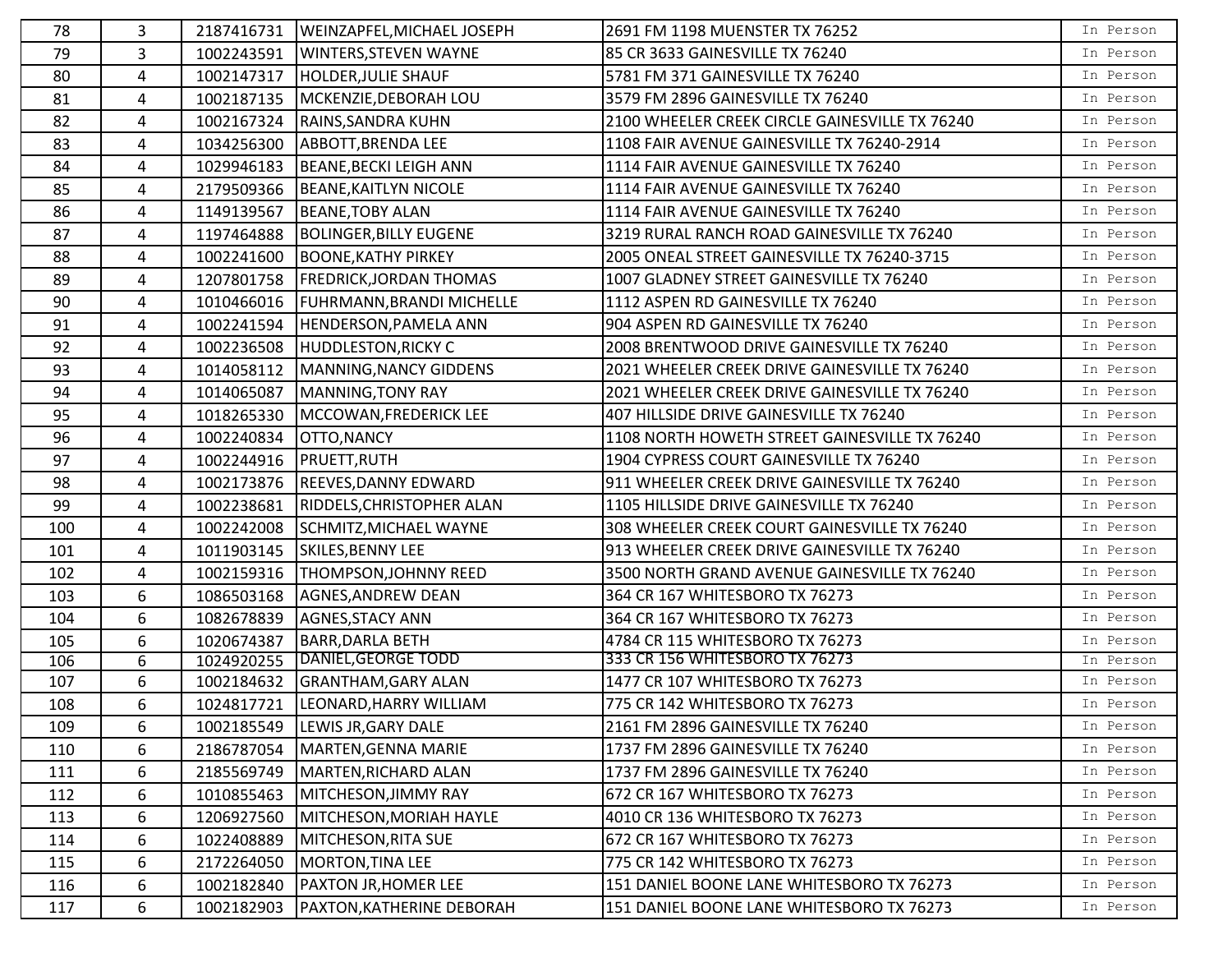| 118 | 6              |            | 1002147761   PRICE, ESKAI AMENT     | 8110 CR 115 WHITESBORO TX 76273              | In Person |
|-----|----------------|------------|-------------------------------------|----------------------------------------------|-----------|
| 119 | 6              | 1182951022 | RICH II, MARK LEE                   | 698 CR 169 WHITESBORO TX 76273               | In Person |
| 120 | 6              | 1002185842 | SHAW, LINDA M                       | 235 CR 167 WHITESBORO TX 76273               | In Person |
| 121 | 6              | 1002178316 | SMITH, DAVID EARL                   | 9516 FM 678 GAINESVILLE TX 76240             | In Person |
| 122 | 6              | 1002178430 | SMITH, SUSAN GAY                    | 9516 FM 678 GAINESVILLE TX 76240             | In Person |
| 123 | 6              | 1135479267 | SPROLES, SANDRA                     | 364 CR 167 WHITESBORO TX 76273               | In Person |
| 124 | $\overline{7}$ | 1143373136 | <b>AXE, ERIC CHRISTOPHER</b>        | 307 CR 298 WHITESBORO TX 76273               | In Person |
| 125 | 7              | 1002173518 | <b>BECK, JOHN DWAYNE</b>            | 262 CR 123 GAINESVILLE TX 76240              | In Person |
| 126 | $\overline{7}$ | 1002173525 | BECK, WINONA DARLENE                | 262 CR 123 GAINESVILLE TX 76240              | In Person |
| 127 | $\overline{7}$ |            | 1002176195  BEVERS, VERNON GENE     | 1092 CR 194 GAINESVILLE TX 76240             | In Person |
| 128 | $\overline{7}$ | 1002183849 | BRINKLEY, EARL LEE                  | 1678 CR 131 GAINESVILLE TX 76240             | In Person |
| 129 | $\overline{7}$ | 1002183542 | <b>BRINKLEY, PAULINE ANN</b>        | 1678 CR 131 GAINESVILLE TX 76240             | In Person |
| 130 | 7              | 1195480057 | <b>BURR, ABIGAIL BINH</b>           | 1324 CR 172 GAINESVILLE TX 76240             | In Person |
| 131 | $\overline{7}$ | 1010413365 | <b>BURR, THEODORE CLAYTON</b>       | 1324 CR 172 GAINESVILLE TX 76240             | In Person |
| 132 | $\overline{7}$ | 1023660458 | CANTRELL JR, HOWARD K               | 905 HAWKINS ROAD WHITESBORO TX 76273         | In Person |
| 133 | $\overline{7}$ | 1002166695 | <b>CROUCHER, GARY LYNN</b>          | 1401 CR 151 GAINESVILLE TX 76240             | In Person |
| 134 | $\overline{7}$ | 1002175199 | <b>EUGSTER, ERIC JOHN</b>           | 526 CR 163 GAINESVILLE TX 76240              | In Person |
| 135 | $\overline{7}$ | 1092549043 | <b>GLEASON, JULIE</b>               | 296 CR 195 GAINESVILLE TX 76240              | In Person |
| 136 | $\overline{7}$ | 1091995251 | <b>GLEASON, PATRICK KEOGH</b>       | 296 CR 195 GAINESVILLE TX 76240              | In Person |
| 137 | 7              | 1002173659 | HOLT, CONNIE                        | 6987 FM 678 GAINESVILLE TX 76240             | In Person |
| 138 | $\overline{7}$ | 1013523987 | HOLT, WILLIAM DANIEL                | 6987 FM 678 GAINESVILLE TX 76240             | In Person |
| 139 | $\overline{7}$ | 1010422975 | LUSTER, JOHNNY WAYNE                | 9029 EAST HWY 82 GAINESVILLE TX 76240        | In Person |
| 140 | $\overline{7}$ | 1010422428 | <b>LUSTER, JOYCE ROBERSON</b>       | 9029 EAST HWY 82 GAINESVILLE TX 76240        | In Person |
| 141 | $\overline{7}$ |            | 1045542494 NETTLES, ALBERT WAYNE    | 259 WOODBINE COURT GAINESVILLE TX 76240-0826 | In Person |
| 142 | $\overline{7}$ | 1007700489 | <b>REEDER, NELLIE COCKRELL</b>      | 82 CR 154 GAINESVILLE TX 76240-7342          | In Person |
| 143 | $\overline{7}$ | 1020824840 | SCHUELKE, ROY                       | 82 CR 154 GAINESVILLE TX 76240               | In Person |
| 144 | $\overline{7}$ | 1002177540 | STEELE, HENRY ALFONSO               | 570 WOODBINE EST ROAD GAINESVILLE TX 76240   | In Person |
| 145 | $\overline{7}$ | 1002177538 | STEELE, JUDY SUE                    | 570 WOODBINE EST ROAD GAINESVILLE TX 76240   | In Person |
| 146 | $\overline{7}$ | 1002173443 | WILLIAMS, LINDA                     | 287 WOODBINE EST ROAD GAINESVILLE TX 76240   | In Person |
| 147 | $\overline{7}$ | 1002247025 | <b>WILLINGHAM, JAMES EARL</b>       | 423 CR 173 GAINESVILLE TX 76240              | In Person |
| 148 | $\overline{7}$ |            | 1002247018   WILLINGHAM, LESLIE MAE | 423 CR 173 GAINESVILLE TX 76240              | In Person |
| 149 | 7              | 1074236369 | <b>WRIGHT, LEROY JAMES</b>          | 277 CR 182 GAINESVILLE TX 76240              | In Person |
| 150 | 8              | 1002181253 | ALEXANDER JR, JAMES ROBERT          | 3692 CR 201 GAINESVILLE TX 76240             | In Person |
| 151 | 8              | 1002181269 | ALEXANDER, PAMELA ANNE              | 3692 CR 201 GAINESVILLE TX 76240             | In Person |
| 152 | 8              | 1002181419 | <b>HOGAN, JULIA KAY</b>             | 3906 FM 678 GAINESVILLE TX 76240             | In Person |
| 153 | 8              | 1002181435 | HOGAN, ROBERT WAYNE                 | 3906 FM 678 GAINESVILLE TX 76240             | In Person |
| 154 | 8              | 1210736033 | MARTIN, JOSEPH ERNEST               | 25 CR 2121 GAINESVILLE TX 76240-0453         | In Person |
| 155 | 8              | 1002180418 | MAYES, LISA LEIGH                   | 2959 CR 224 GAINESVILLE TX 76240             | In Person |
| 156 | 8              | 1002256858 | MCCLINTON, DANIAL RYAN              | 834 CR 263 GAINESVILLE TX 76240              | In Person |
| 157 | 8              | 1013536800 | MCKNIGHT, FANNIE MORALES            | 571 CR 2121 GAINESVILLE TX 76240             | In Person |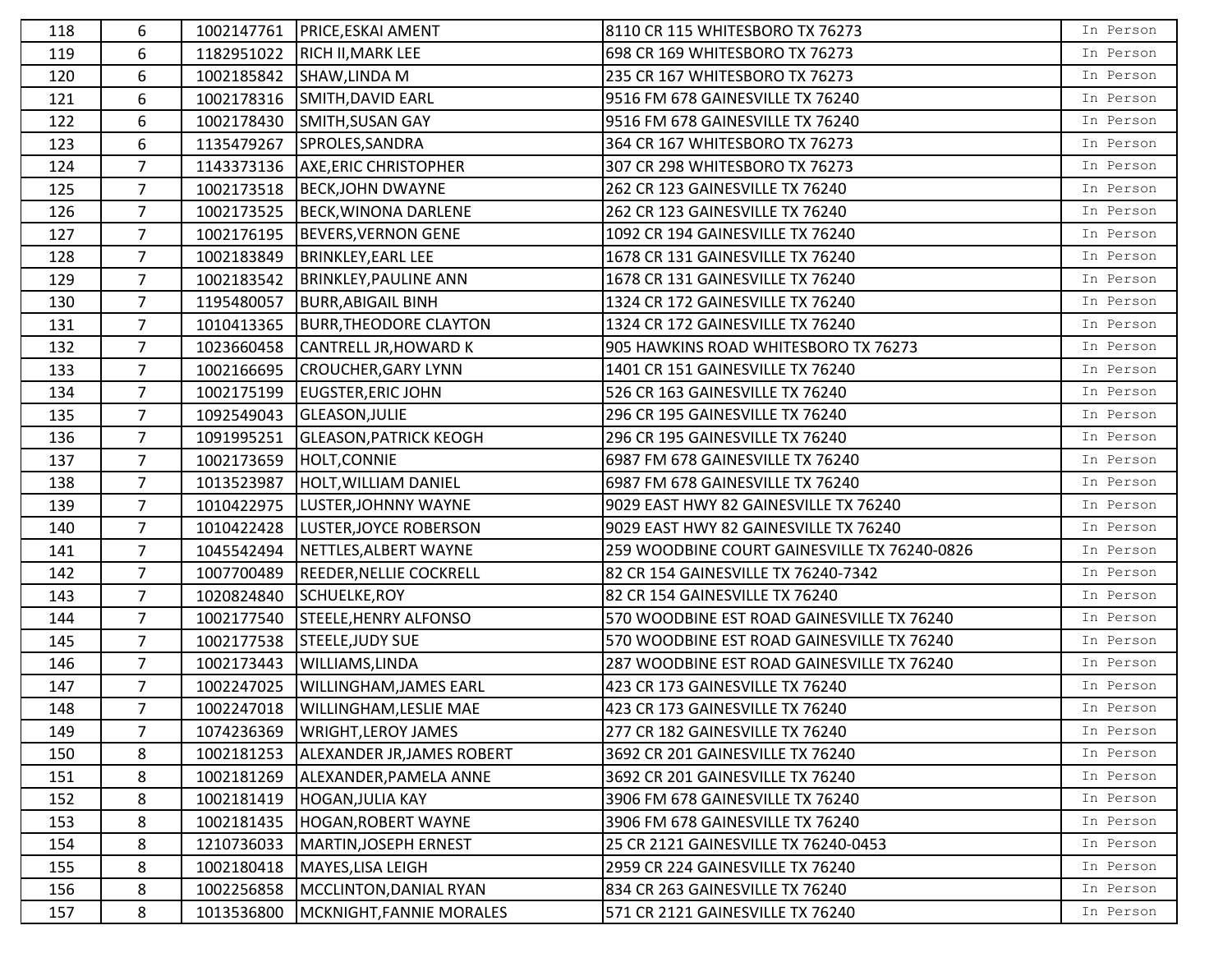| 158 | 8  |            | 1002179104   MCKNIGHT, RONALD MARTON | 571 CR 2121 GAINESVILLE TX 76240                 | In Person |
|-----|----|------------|--------------------------------------|--------------------------------------------------|-----------|
| 159 | 8  | 1089522455 | PARKS, ALFRED WELDON                 | 738 CR 219 GAINESVILLE TX 76240-0466             | In Person |
| 160 | 8  | 2001086432 | PARKS, CARLA                         | 738 CR 219 GAINESVILLE TX 76240                  | In Person |
| 161 | 8  | 1024374203 | STAATS, EVELYN BAAR                  | 864 CR 2114 GAINESVILLE TX 76240                 | In Person |
| 162 | 8  | 1024374226 | <b>STAATS, ROGER EUGENE</b>          | 864 CR 2114 GAINESVILLE TX 76240                 | In Person |
| 163 | 8  | 1002139598 | <b>WOLF, CRAIG MICHAEL</b>           | 2815 FM 3092 GAINESVILLE TX 76240                | In Person |
| 164 | 10 | 1012020668 | BELL, RANDALL EARL                   | 1441 FM 3496 GAINESVILLE TX 76240                | In Person |
| 165 | 10 | 1015599210 | <b>BERRY, CHRISTOPHER KEITH</b>      | 911 BLACKJACK ROAD VALLEY VIEW TX 76272          | In Person |
| 166 | 10 | 1142103043 | <b>BERRY, RANDI LEIGH</b>            | 911 BLACKJACK ROAD VALLEY VIEW TX 76272          | In Person |
| 167 | 10 | 1021440236 | <b>BROWN, CYNTHIA ANN</b>            | 1101 CR 203 COLLINSVILLE TX 76233                | In Person |
| 168 | 10 | 1194855352 | <b>BROWN, JERRAL LEON</b>            | 1101 CR 203 COLLINSVILLE TX 76233                | In Person |
| 169 | 10 | 2127750250 | <b>DUMAS, JOHN SCOTT</b>             | 245 SPRINGS ROAD VALLEY VIEW TX 76272            | In Person |
| 170 | 10 | 2162885574 | <b>EWALD, RICHARD ALAN</b>           | 1185 CLARK ROAD GAINESVILLE TX 76240             | In Person |
| 171 | 10 | 2002732817 | <b>FLANNIGAN, PAUL ALAN</b>          | 1307 BLOOMFIELD ROAD VALLEY VIEW TX 76272        | In Person |
| 172 | 10 | 1002189723 | <b>GATTENBY, JACK DEE</b>            | 937 BRYANT ROAD VALLEY VIEW TX 76272             | In Person |
| 173 | 10 | 1002197411 | <b>GLEASON, DALE ELLISON</b>         | 6003 EAST LONE OAK ROAD VALLEY VIEW TX 76272     | In Person |
| 174 | 10 | 1002197407 | <b>GLEASON, LINDA MAE</b>            | 6003 EAST LONE OAK ROAD VALLEY VIEW TX 76272     | In Person |
| 175 | 10 | 1019946987 | <b>ISBELL, JEFFREY DANIEL</b>        | 967 MORROW ROAD VALLEY VIEW TX 76272             | In Person |
| 176 | 10 | 1007215674 | LOWER, IRMA C                        | 5430 EAST FM 922 VALLEY VIEW TX 76272            | In Person |
| 177 | 10 | 1009444548 | MORAN, BILLY DON                     | 396 CR 286 COLLINSVILLE TX 76233                 | In Person |
| 178 | 10 | 1009444553 | MORAN, MINTA G                       | 396 CR 286 COLLINSVILLE TX 76233                 | In Person |
| 179 | 10 | 1002265515 | <b>PETERS, JESSE DALE</b>            | 950 PRAIRIE GROVE ROAD VALLEY VIEW TX 76272-4559 | In Person |
| 180 | 10 | 1002199684 | <b>PETERS, PATRICIA KAY</b>          | 950 PRAIRIE GROVE ROAD VALLEY VIEW TX 76272-4559 | In Person |
| 181 | 10 | 1002242873 | WHITFIELD, DONALD LYNN               | 4978 FM 902 APT 302 GAINESVILLE TX 76240         | In Person |
| 182 | 10 | 1002249661 | <b>WHITFIELD, JERAL LYNN</b>         | 4978 FM 902 APT 302 GAINESVILLE TX 76240         | In Person |
| 183 | 10 | 1008985040 | ZIMMERER, GARY JOSEPH                | 964 BRYANT ROAD VALLEY VIEW TX 76272             | In Person |
| 184 | 11 | 1002194429 | <b>BURKHALTER, ANNICE ROUNTREE</b>   | 521 FM 3442 VALLEY VIEW TX 76272                 | In Person |
| 185 | 11 | 1002194438 | <b>BURKHALTER, KENNETH B</b>         | 521 FM 3442 VALLEY VIEW TX 76272                 | In Person |
| 186 | 11 | 2139128904 | <b>CHAFFIN, JAMES D</b>              | 132 WASHINGTON ROAD VALLEY VIEW TX 76272         | In Person |
| 187 | 11 | 2154901364 | <b>DUNCAN, CYNTHIA RENAE</b>         | 200 KNOTTED OAKS CT VALLEY VIEW TX 76272         | In Person |
| 188 | 11 |            | 1143149617  HONEYWELL, DANIAL JAY    | 524 NORTHSHORE LANE VALLEY VIEW TX 76272         | In Person |
| 189 | 11 | 1089287532 | JONES, ROBERT JAY                    | 360 CUB LANE VALLEY VIEW TX 76272                | In Person |
| 190 | 11 | 1002195025 | KRAHL, LACHRISTA                     | 115 CR 237 GAINESVILLE TX 76240                  | In Person |
| 191 | 11 | 1002199054 | LANCE, GLENN EARL                    | 71 CR 2256 VALLEY VIEW TX 76272                  | In Person |
| 192 | 11 | 1002198000 | NEAL, CHARLEEN ANN                   | 297 OLD SPANISH TRAIL VALLEY VIEW TX 76272       | In Person |
| 193 | 11 | 2154676280 | REINKE, ASA FREDERICK                | 558 CR 2254 VALLEY VIEW TX 76272                 | In Person |
| 194 | 11 | 1091860658 | REINKE, DARRELL FREDERICK            | 558 CR 2254 VALLEY VIEW TX 76272                 | In Person |
| 195 | 11 | 1060214225 | <b>ROTH, RICHARD M</b>               | *****                                            | In Person |
| 196 | 11 | 1002149614 | SLUDER, BETTY                        | 167 CR 220 GAINESVILLE TX 76240                  | In Person |
| 197 | 12 | 1002202639 | ANDERSON, KREG EDWARD                | 118 HORNET DRIVE ERA TX 76238                    | In Person |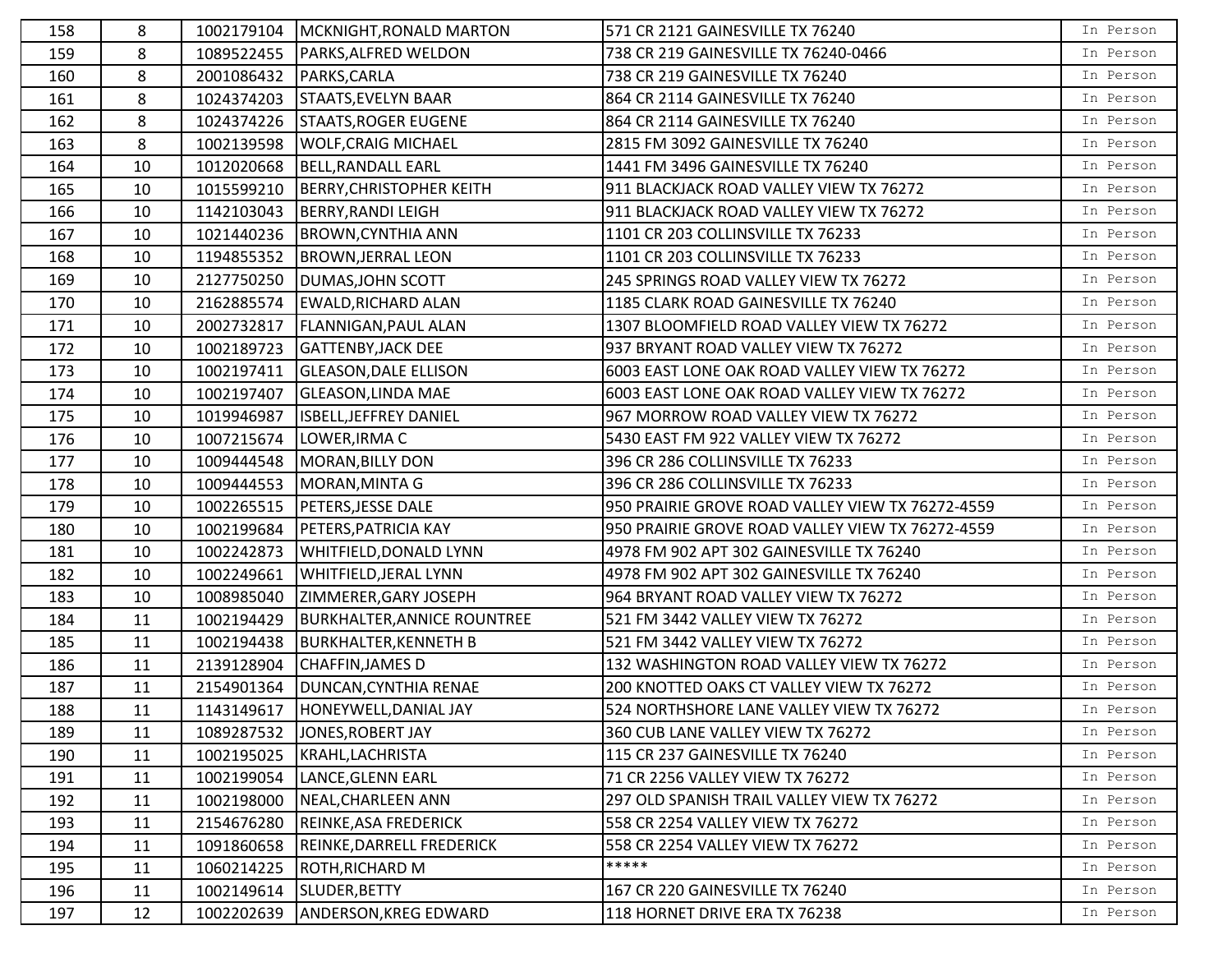| 198 | 12 |            | 1017229597   BARTHOLD, DANIEL THOMAS   | 1776 WEST FM 922 VALLEY VIEW TX 76272       | In Person |
|-----|----|------------|----------------------------------------|---------------------------------------------|-----------|
| 199 | 12 | 1002202472 | <b>CROSSEN JR, FRANK MARVIN</b>        | 604 CROSSEN RANCH LANE GAINESVILLE TX 76240 | In Person |
| 200 | 12 | 1011999128 | <b>ELLIS, LEGENA DANIELLE</b>          | 1874 CR 322 VALLEY VIEW TX 76272            | In Person |
| 201 | 12 | 1009444238 | <b>HOTT, PEGGY ANN</b>                 | 18136 WEST FM 922 ROSSTON TX 76263          | In Person |
| 202 | 12 | 1195243552 | <b>IRELAND, JOHN CHELSEY</b>           | 3895 CR 336 VALLEY VIEW TX 76272            | In Person |
| 203 | 12 | 1089699478 | <b>IRELAND, REBECCA ANN</b>            | 3895 CR 336 VALLEY VIEW TX 76272            | In Person |
| 204 | 12 | 1089183490 | <b>LIRA, RALPH KEVIN</b>               | 860 CR 319 VALLEY VIEW TX 76272             | In Person |
| 205 | 12 | 1089193076 | <b>LIRA, SUSAN KAY</b>                 | 860 CR 319 VALLEY VIEW TX 76272             | In Person |
| 206 | 12 | 1190863990 | MILLER, COURTNEY ALLISON               | 985 CR 377 GAINESVILLE TX 76240             | In Person |
| 207 | 12 | 1006957020 | MITCHELL JR, CARL DOUGLAS              | 7142 CR 336 GAINESVILLE TX 76240            | In Person |
| 208 | 12 | 1006957031 | MITCHELL, CARLYE KATHLEEN              | 7142 CR 336 GAINESVILLE TX 76240            | In Person |
| 209 | 12 | 1002203201 | MOON, JASON TROY                       | 1049 CR 328 ERA TX 76238                    | In Person |
| 210 | 12 | 2121243740 | MOON, LUKE WYATT                       | 1049 CR 328 ERA TX 76238                    | In Person |
| 211 | 12 | 1047424582 | <b>PUCKETT, JERRY DON</b>              | 4593 CR 398 DECATUR TX 76234                | In Person |
| 212 | 12 | 1086119291 | STRICKLAND, KIMBERLY KAY               | 6568 WEST FM 922 ERA TX 76238               | In Person |
| 213 | 12 | 1086119317 | STRICKLAND, MICHAEL WAYNE              | 6568 WEST FM 922 ERA TX 76238               | In Person |
| 214 | 17 | 1002236803 | <b>HELLMAN, KATHY SLUDER</b>           | 3888 CR 302 MUENSTER TX 76252               | In Person |
| 215 | 18 | 1002218097 | BARTUSH, PAUL TIMOTHY                  | 12286 CR 417 MUENSTER TX 76252              | In Person |
| 216 | 18 | 2148172642 | <b>BRYANT, AMY MARIE</b>               | 610 NORTH ELM STREET MUENSTER TX 76252      | In Person |
| 217 | 18 | 2003642110 | <b>BRYANT, LINDA KAY</b>               | 603 NORTH ELM STREET MUENSTER TX 76252      | In Person |
| 218 | 18 | 2147427138 | BRYANT, TIMOTHY CARLISLE               | 610 NORTH ELM STREET MUENSTER TX 76252      | In Person |
| 219 | 18 | 1002218772 | <b>GOIN, PAUL MARK</b>                 | 4370 CR 417 MUENSTER TX 76252               | In Person |
| 220 | 18 | 1039936211 | HARRISON, JAN ROBISON                  | 14 CR 471 MUENSTER TX 76252                 | In Person |
| 221 | 18 | 1039936224 | HARRISON, KENNETH EDWARD               | 14 CR 471 MUENSTER TX 76252                 | In Person |
| 222 | 18 | 1013548273 | <b>ROBISON, PEGGY LINKS</b>            | 10749 CR 417 MUENSTER TX 76252              | In Person |
| 223 | 18 | 1091787049 | SHIFFER, JENNIFER E                    | 1063 CR 435 SAINT JO TX 76265               | In Person |
| 224 | 18 | 1091787110 | SHIFFER, JOHN E                        | 1063 CR 435 SAINT JO TX 76265               | In Person |
| 225 | 18 | 1180165436 | SPRINGER, ABBEY ELIZABETH              | 241 SOUTHTOWN DRIVE MUENSTER TX 76252       | In Person |
| 226 | 18 | 1186792666 | SPRINGER, AUSTIN DREW                  | 241 SOUTHTOWN DRIVE MUENSTER TX 76252       | In Person |
| 227 | 18 | 1002212219 | WALTERSCHEID, LINDA                    | 1004 NORTH CEDAR STREET MUENSTER TX 76252   | In Person |
| 228 | 18 |            | 1002212242   WALTERSCHEID, ROBERT DALE | 1004 NORTH CEDAR STREET MUENSTER TX 76252   | In Person |
| 229 | 18 | 1051656216 | <b>WYLIE, JASON PAUL</b>               | 402 NORTH MAPLE STREET MUENSTER TX 76252    | In Person |
| 230 | 18 | 1047869789 | <b>WYLIE, SHELLEY DENISE</b>           | 402 NORTH MAPLE STREET MUENSTER TX 76252    | In Person |
| 231 | 21 | 1002224493 | ANDERLE, BRIDGET ANN                   | 1928 FM 1199 GAINESVILLE TX 76240           | In Person |
| 232 | 21 | 1002220360 | <b>BENTON, PATRICK LOWERY</b>          | 502 HENRY STREET LINDSAY TX 76250           | In Person |
| 233 | 21 | 1014064781 | <b>BISHOP, BETTY KELLY</b>             | 4151 CR 411 MUENSTER TX 76252               | In Person |
| 234 | 21 | 1014064866 | <b>BISHOP, STEVEN ROSS</b>             | 4151 CR 411 MUENSTER TX 76252               | In Person |
| 235 | 21 | 1002220450 | DUDENHOEFFER, ADOLPH DANIEL            | 104 ELMVIEW LINDSAY TX 76250                | In Person |
| 236 | 21 | 1002220466 | DUDENHOEFFER, PATSY DARLENE            | 104 ELMVIEW LINDSAY TX 76250                | In Person |
| 237 | 21 | 1022944434 | <b>FLEITMAN, AMY JO</b>                | 2176 CR 418 GAINESVILLE TX 76240            | In Person |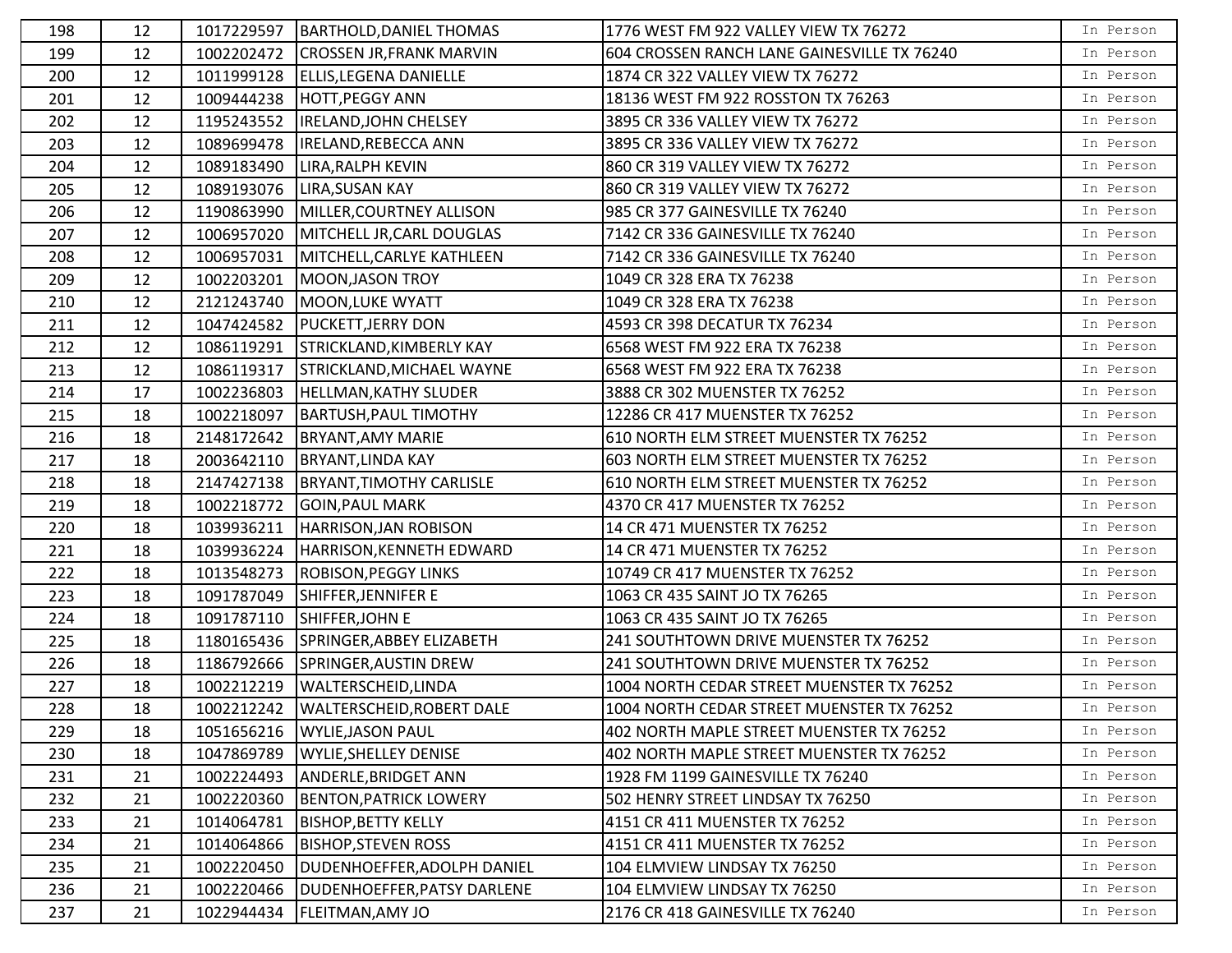| 238 | 21 |            | 1002221580 GIEB, LOUIS HENRY       | 630 ELIZABETH STREET LINDSAY TX 76250     | In Person |
|-----|----|------------|------------------------------------|-------------------------------------------|-----------|
| 239 | 21 | 1002222795 | <b>GIEB, MOLLY WIMMER</b>          | 630 ELIZABETH STREET LINDSAY TX 76250     | In Person |
| 240 | 21 | 1002242390 | <b>GOSSETT, DOUGLAS MILTON</b>     | 2752 FM 1200 GAINESVILLE TX 76240         | In Person |
| 241 | 21 | 1024062246 | JOHNSON-SPENCE, JENNIFER LEE       | 203 BEZNER STREET LINDSAY TX 76250        | In Person |
| 242 | 21 | 1197015792 | <b>KREBS, DAVID AARON</b>          | 209 HILLSIDE LANE LINDSAY TX 76250        | In Person |
| 243 | 21 | 1002239136 | LAUX, MONICA MOSMAN                | 3792 FM 1199 GAINESVILLE TX 76240         | In Person |
| 244 | 21 | 1002224734 | <b>OTT, JAMES ROBERT</b>           | 1094 FM 1199 GAINESVILLE TX 76240         | In Person |
| 245 | 21 | 1002220510 | SECREST, JAMES DOUGLAS             | 500 HENRY STREET LINDSAY TX 76250         | In Person |
| 246 | 21 | 1002220523 | <b>SECREST, JUDY BEYER</b>         | 500 HENRY STREET LINDSAY TX 76250         | In Person |
| 247 | 21 | 1041347253 | VESTAL, LISA MARIE                 | 1217 NORTMAN DRIVE GAINESVILLE TX 76240   | In Person |
| 248 | 21 | 1055893052 | <b>ZIMMERER, ELAINE M</b>          | 1164 CR 404 GAINESVILLE TX 76240          | In Person |
| 249 | 21 | 1002222603 | <b>ZIMMERER, LARRY PAUL</b>        | 1164 CR 404 GAINESVILLE TX 76240          | In Person |
| 250 | 21 | 1089280817 | <b>ZIMMERER, MARGARET MICHELLE</b> | 807 FM 1199 GAINESVILLE TX 76240-1715     | In Person |
| 251 | 22 | 1023361153 | <b>BARNFIELD, ALICE I</b>          | 227 CAYUGA TRAIL LAKE KIOWA TX 76240      | In Person |
| 252 | 22 | 2152652870 | <b>FARR, MERGIE LEE</b>            | 121 BOWIE DRIVE EAST LAKE KIOWA TX 76240  | In Person |
| 253 | 22 | 1077757867 | <b>FRANK, ROBERT WILLIAM</b>       | 922 KIOWA DRIVE WEST LAKE KIOWA TX 76240  | In Person |
| 254 | 22 | 1013031855 | HARE, ANGELA TAYLOR                | 606 KIOWA DRIVE WEST LAKE KIOWA TX 76240  | In Person |
| 255 | 22 | 1013031829 | HARE, JOHN SELDON                  | 606 KIOWA DRIVE WEST LAKE KIOWA TX 76240  | In Person |
| 256 | 22 | 1078099258 | HAYNIE, DOUGLAS ALVA               | 212 CAYUGA TRAIL LAKE KIOWA TX 76240      | In Person |
| 257 | 22 | 1207065277 | JOHANNSEN, MARY SUE                | 111 LONE STAR LAKE KIOWA TX 76240         | In Person |
| 258 | 22 | 2140967414 | JOHANNSEN, THOMAS LEE              | 111 LONE STAR LAKE KIOWA TX 76240         | In Person |
| 259 | 22 | 1090280602 | <b>KECKONEN, THOMAS ALEXANDER</b>  | 300 COLT DRIVE LAKE KIOWA TX 76240        | In Person |
| 260 | 22 | 1077245294 | KUYKENDALL, MARY HILTON            | 823 KIOWA DRIVE WEST LAKE KIOWA TX 76240  | In Person |
| 261 | 22 | 2121449606 | LAPREE, COLLEEN                    | 117 COCOPA DRIVE LAKE KIOWA TX 76240      | In Person |
| 262 | 22 | 1089685293 | LONERGAN, THERESE CLARE            | 102 WASCO COVE LAKE KIOWA TX 76240        | In Person |
| 263 | 22 | 1029250864 | MATHEWS, GARY L                    | 322 KIOWA DRIVE EAST LAKE KIOWA TX 76240  | In Person |
| 264 | 22 | 1021472622 | MORRIS, MICHAEL DAVID              | 117 KIOWA DRIVE SOUTH LAKE KIOWA TX 76240 | In Person |
| 265 | 22 | 1002252122 | NEAL, DON EDWIN                    | 102 MODOC TRAIL LAKE KIOWA TX 76240       | In Person |
| 266 | 22 | 1002231473 | NEAL, JUDITH CHAPMAN               | 102 MODOC TRAIL LAKE KIOWA TX 76240       | In Person |
| 267 | 22 | 1019036788 | NELSON, NANCY HAWKINS              | 203 NAVAJO TRAIL LAKE KIOWA TX 76240      | In Person |
| 268 | 22 |            | 1022214539 NELSON, WILLIAM GUS     | 203 NAVAJO TRAIL LAKE KIOWA TX 76240      | In Person |
| 269 | 22 | 1042535053 | <b>PIERCE, HERBERT FLOYCE</b>      | 122 BLACKFOOT TRAIL LAKE KIOWA TX 76240   | In Person |
| 270 | 22 | 2186748678 | <b>PIERCE, MARJORIE GAYLE</b>      | 122 BLACKFOOT TRAIL LAKE KIOWA TX 76240   | In Person |
| 271 | 22 | 1020218927 | <b>SWITZER JR, JERRY DALE</b>      | 104 MODOC TRAIL LAKE KIOWA TX 76240       | In Person |
| 272 | 22 | 1081520374 | <b>TEER, DEBORAH LACY</b>          | 105 CAYUGA TRAIL LAKE KIOWA TX 76240      | In Person |
| 273 | 22 | 1014809219 | <b>WATSON, HERBERT GENE</b>        | 108 E SEMINOLE COVE LAKE KIOWA TX 76240   | In Person |
| 274 | 22 | 1014809165 | <b>WATSON, VIKI LIN BRATZ</b>      | 108 E SEMINOLE COVE LAKE KIOWA TX 76240   | In Person |
| 275 | 22 | 1129484225 | <b>WILLIS, JAMES RICHARD</b>       | 113 MOHAVE DRIVE EAST LAKE KIOWA TX 76240 | In Person |
| 276 | 22 | 1129306955 | <b>WILLIS, JOETTA WARREN</b>       | 113 MOHAVE DRIVE EAST LAKE KIOWA TX 76240 | In Person |
| 277 | 22 | 1075705945 | <b>WOOLDRIDGE, SHARON LOVE</b>     | 217 CAYUGA TRAIL LAKE KIOWA TX 76240      | In Person |